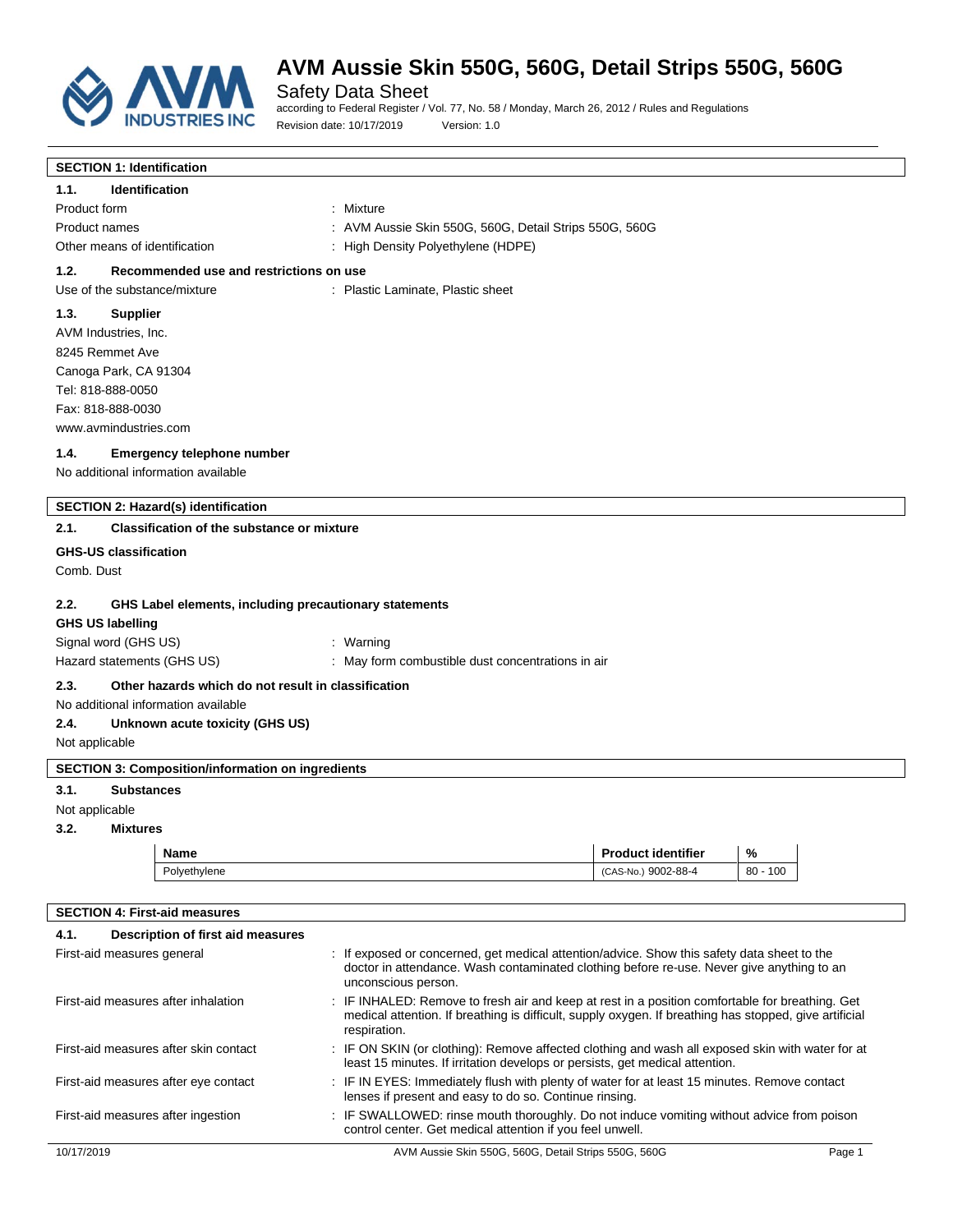Safety Data Sheet

according to Federal Register / Vol. 77, No. 58 / Monday, March 26, 2012 / Rules and Regulations

| 4.2.                                                    | Most important symptoms and effects (acute and delayed)                      |                                                                                                                                                                                                                                                                         |
|---------------------------------------------------------|------------------------------------------------------------------------------|-------------------------------------------------------------------------------------------------------------------------------------------------------------------------------------------------------------------------------------------------------------------------|
| Symptoms/effects                                        |                                                                              | : Not expected to present a significant hazard under anticipated conditions of normal use.                                                                                                                                                                              |
|                                                         | Symptoms/effects after inhalation                                            | : May cause respiratory irritation.                                                                                                                                                                                                                                     |
|                                                         | Symptoms/effects after skin contact                                          | : May cause skin irritation.                                                                                                                                                                                                                                            |
|                                                         | Symptoms/effects after eye contact                                           | : Direct contact with eyes is likely to be irritating.                                                                                                                                                                                                                  |
|                                                         | Symptoms/effects after ingestion                                             | : May cause gastrointestinal irritation.                                                                                                                                                                                                                                |
| 4.3.                                                    | Immediate medical attention and special treatment, if necessary              |                                                                                                                                                                                                                                                                         |
|                                                         | No additional information available.                                         |                                                                                                                                                                                                                                                                         |
|                                                         | <b>SECTION 5: Fire-fighting measures</b>                                     |                                                                                                                                                                                                                                                                         |
| 5.1.                                                    | Suitable (and unsuitable) extinguishing media                                |                                                                                                                                                                                                                                                                         |
| Suitable extinguishing media                            |                                                                              | : Foam. Dry chemical. Carbon dioxide (CO2). Water spray.                                                                                                                                                                                                                |
| 5.2.                                                    | Specific hazards arising from the chemical                                   |                                                                                                                                                                                                                                                                         |
| Fire hazard                                             |                                                                              | : Flammable when exposed to external ignition sources such as shocks, heat, flames and                                                                                                                                                                                  |
|                                                         |                                                                              | sparks.                                                                                                                                                                                                                                                                 |
| Reactivity                                              |                                                                              | : No dangerous reactions known under normal conditions of use.                                                                                                                                                                                                          |
| 5.3.                                                    | Special protective equipment and precautions for fire-fighters               |                                                                                                                                                                                                                                                                         |
| Precautionary measures fire                             |                                                                              | : Keep away from heat, hot surfaces, sparks, open flames and other ignition sources. No<br>smoking.                                                                                                                                                                     |
| Firefighting instructions                               |                                                                              | : Use water spray or fog for cooling exposed containers. Exercise caution when fighting any<br>chemical fire. Do not dispose of fire-fighting water in the environment.                                                                                                 |
| Protection during firefighting                          |                                                                              | : Do not enter fire area without proper protective equipment, including respiratory protection.                                                                                                                                                                         |
|                                                         | <b>SECTION 6: Accidental release measures</b>                                |                                                                                                                                                                                                                                                                         |
| 6.1.                                                    |                                                                              | Personal precautions, protective equipment and emergency procedures                                                                                                                                                                                                     |
| General measures                                        |                                                                              | : Evacuate area. Ventilate area. Keep upwind. Spill should be handled by trained cleaning<br>personnel properly equipped with respiratory and eye protection.                                                                                                           |
| 6.1.1.                                                  | For non-emergency personnel                                                  |                                                                                                                                                                                                                                                                         |
| Protective equipment                                    |                                                                              | : Wear Protective equipment as described in Section 8.                                                                                                                                                                                                                  |
| 6.1.2.                                                  |                                                                              |                                                                                                                                                                                                                                                                         |
| Protective equipment                                    | For emergency responders                                                     | Wear suitable protective clothing, gloves and eye or face protection. Approved supplied-air                                                                                                                                                                             |
|                                                         |                                                                              | respirator, in case of emergency.                                                                                                                                                                                                                                       |
| 6.2.                                                    | <b>Environmental precautions</b>                                             |                                                                                                                                                                                                                                                                         |
|                                                         | Avoid release to the environment. Prevent entry to sewers and public waters. |                                                                                                                                                                                                                                                                         |
| 6.3.                                                    | Methods and material for containment and cleaning up                         |                                                                                                                                                                                                                                                                         |
| For containment                                         |                                                                              | : Contain and collect as any solid. Avoid dust formation.                                                                                                                                                                                                               |
| Methods for cleaning up                                 |                                                                              | : Sweep up dry powder and dispose properly. This material and its container must be disposed<br>of in a safe way, and as per local legislation.                                                                                                                         |
| 6.4.<br>See Sections 8 and 13.                          | Reference to other sections                                                  |                                                                                                                                                                                                                                                                         |
|                                                         |                                                                              |                                                                                                                                                                                                                                                                         |
|                                                         | <b>SECTION 7: Handling and storage</b>                                       |                                                                                                                                                                                                                                                                         |
| 7.1.                                                    | <b>Precautions for safe handling</b>                                         |                                                                                                                                                                                                                                                                         |
|                                                         | Precautions for safe handling                                                | : Do not handle until all safety precautions have been read and understood. Do not breathe dust.<br>Keep ignition sources away - Do not smoke. Wash hands and other exposed areas with mild<br>soap and water before eating, drinking or smoking and when leaving work. |
| 7.2.                                                    | Conditions for safe storage, including any incompatibilities                 |                                                                                                                                                                                                                                                                         |
| Storage conditions                                      |                                                                              | : Store in a well-ventilated place. Keep cool.                                                                                                                                                                                                                          |
| Storage temperature                                     |                                                                              | : 50 - 90 °F                                                                                                                                                                                                                                                            |
| <b>SECTION 8: Exposure controls/personal protection</b> |                                                                              |                                                                                                                                                                                                                                                                         |
| 0 <sub>4</sub>                                          | Cantral noromators                                                           |                                                                                                                                                                                                                                                                         |

#### **8.1. Control parameters**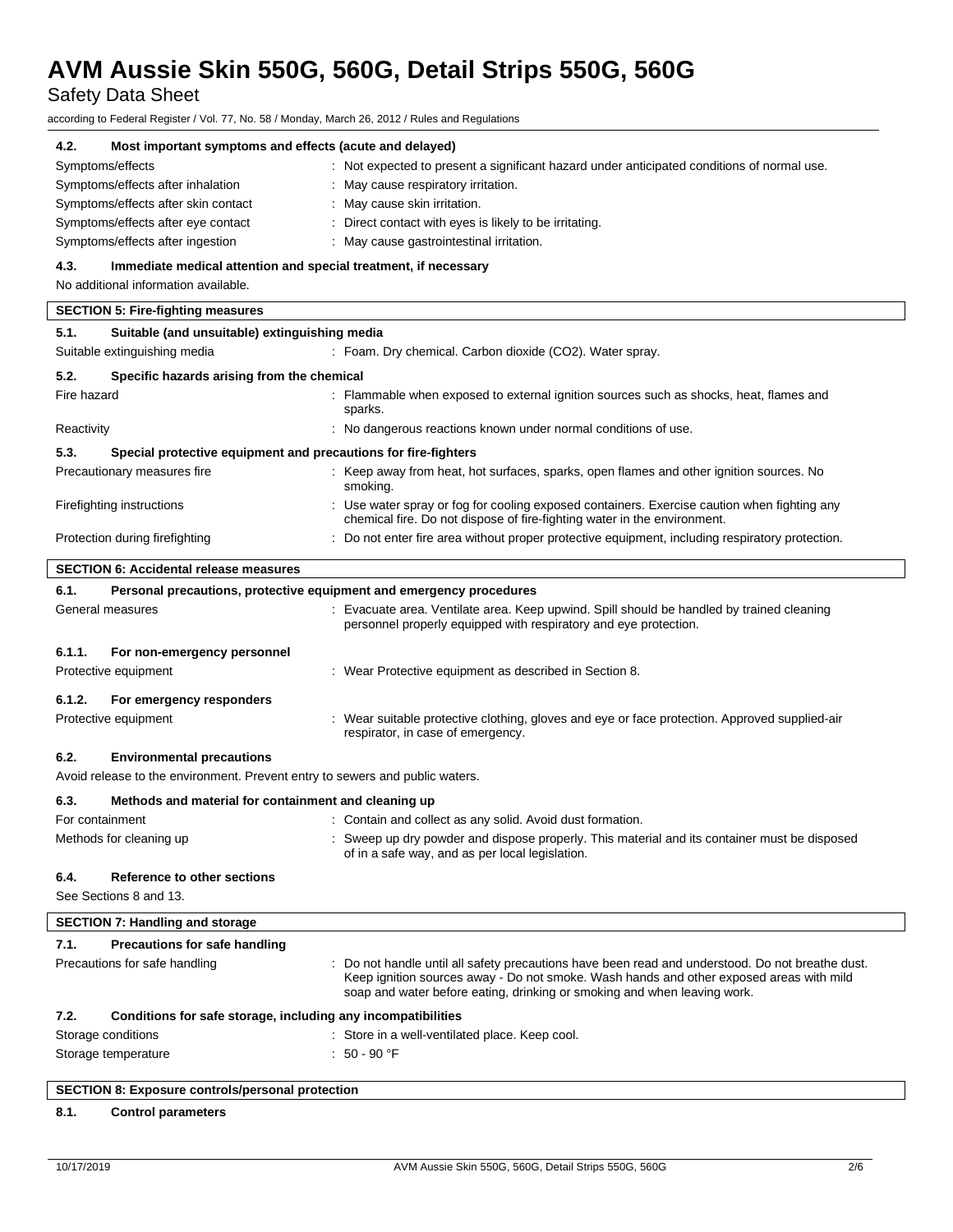Safety Data Sheet

according to Federal Register / Vol. 77, No. 58 / Monday, March 26, 2012 / Rules and Regulations

| Polyethylene (9002-88-4) |                |                      |  |  |
|--------------------------|----------------|----------------------|--|--|
| <b>ACGIH</b>             | Remark (ACGIH) | OELs not established |  |  |
| <b>OSHA</b>              | Remark (OSHA)  | OELs not established |  |  |

#### **8.2. Appropriate engineering controls**

Appropriate engineering controls : Provide adequate general and local exhaust ventilation. Use process enclosures, local exhaust ventilation, or other engineering controls to control airborne levels below recommended exposure limits. Use explosion-proof equipment with flammable materials. Ensure adequate ventilation, especially in confined areas.

#### **8.3. Individual protection measures/Personal protective equipment**

#### **Personal protective equipment symbol(s):**



#### **Personal protective equipment:**

Gloves. Protective goggles.

#### **Hand protection:**

Use gloves chemically resistant to this material when prolonged or repeated contact could occur. Gloves should be classified under Standard EN 374 or ASTM F1296. Suggested glove materials are: Neoprene, Nitrile/butadiene rubber, Polyethylene, Ethyl vinyl alcohol laminate, PVC or vinyl. Suitable gloves for this specific application can be recommended by the glove supplier.

#### **Eye protection:**

Wear eye protection, including chemical splash goggles and a face shield when possibility exists for eye contact due to spraying liquid or airborne particles.

#### **Skin and body protection:**

Wear long sleeves, and chemically impervious PPE/coveralls to minimize bodily exposure.

#### **Respiratory protection:**

Use NIOSH (or other equivalent national standard) -approved dust/particulate respirator. Where vapour, mist, or dust exceed PELs or other applicable OELs, use NIOSH-approved respiratory protective equipment.

### **SECTION 9: Physical and chemical properties**

| Information on basic physical and chemical properties<br>9.1. |  |                   |
|---------------------------------------------------------------|--|-------------------|
| Physical state                                                |  | : Solid           |
| Appearance                                                    |  | Plastic sheet.    |
| Colour                                                        |  | white             |
| Odour                                                         |  | No data available |
| Odour threshold                                               |  | No data available |
| рH                                                            |  | No data available |
| Melting point                                                 |  | 300 °F            |
| Freezing point                                                |  | No data available |
| Boiling point                                                 |  | No data available |
| Flash point                                                   |  | No data available |
| Relative evaporation rate (butylacetate=1)                    |  | No data available |
| Flammability (solid, gas)                                     |  | No data available |
| Vapour pressure                                               |  | No data available |
| Relative vapour density at 20 °C                              |  | No data available |
| Relative density                                              |  | $: 1.3 - 1.5$     |
| Solubility                                                    |  | Water: Insoluble  |
| Log Pow                                                       |  | No data available |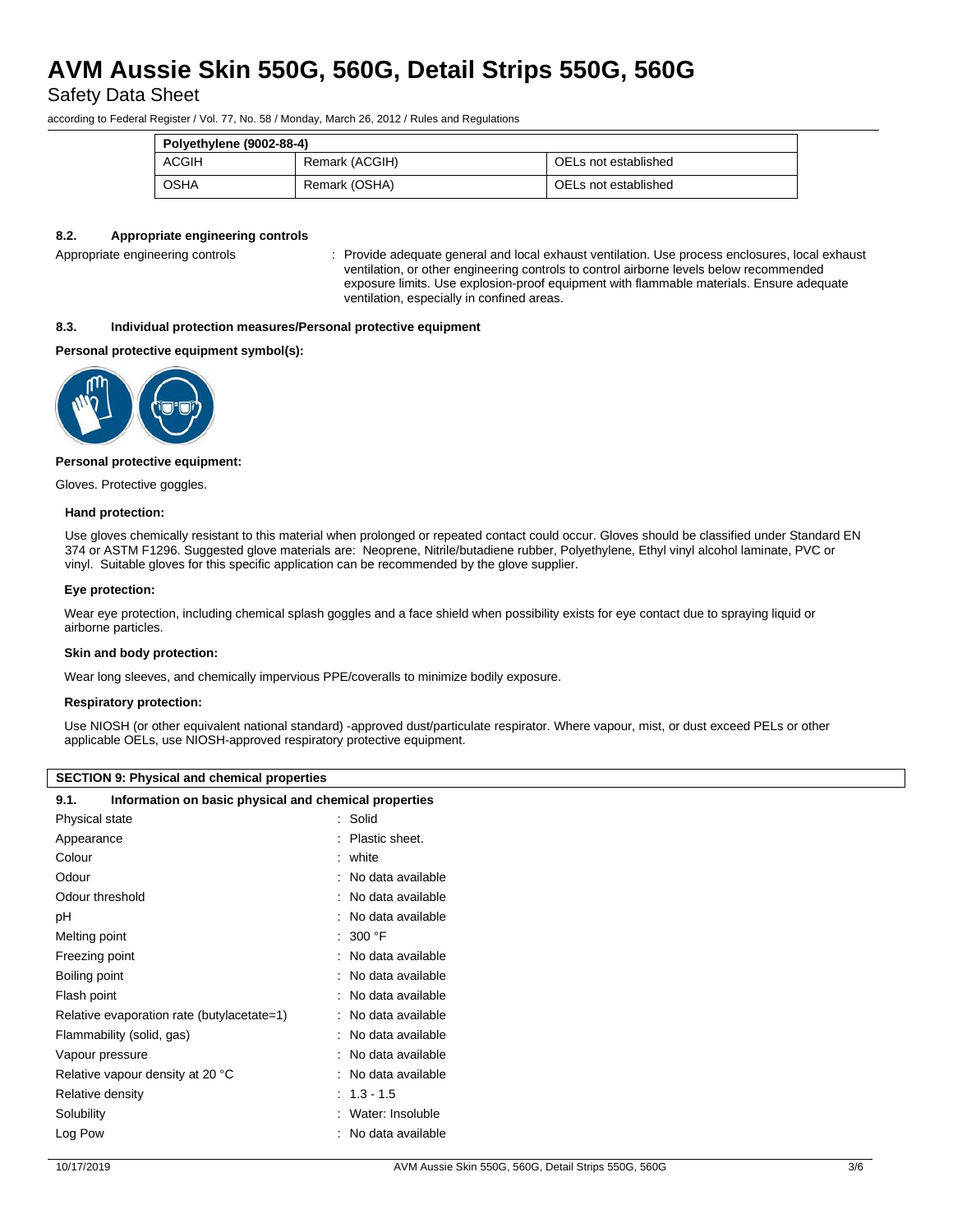Safety Data Sheet

according to Federal Register / Vol. 77, No. 58 / Monday, March 26, 2012 / Rules and Regulations

| Auto-ignition temperature   | : No data available |
|-----------------------------|---------------------|
| Decomposition temperature   | : No data available |
| Viscosity, kinematic        | : No data available |
| Viscosity, dynamic          | : No data available |
| <b>Explosive limits</b>     | : No data available |
| <b>Explosive properties</b> | : No data available |
| Oxidising properties        | : No data available |
|                             |                     |

### **9.2. Other information**

No additional information available

#### **SECTION 10: Stability and reactivity**

#### **10.1. Reactivity**

No dangerous reactions known under normal conditions of use.

#### **10.2. Chemical stability**

Stable under recommended handling and storage conditions (see section 7).

#### **10.3. Possibility of hazardous reactions**

None known.

#### **10.4. Conditions to avoid**

Temperatures above 400°F.

#### **10.5. Incompatible materials**

None known.

#### **10.6. Hazardous decomposition products**

Hydrogen chloride.

| <b>SECTION 11: Toxicological information</b>  |                                                                                            |  |
|-----------------------------------------------|--------------------------------------------------------------------------------------------|--|
| 11.1.<br>Information on toxicological effects |                                                                                            |  |
| Acute toxicity (oral)                         | : Not classified                                                                           |  |
| Acute toxicity (dermal)                       | : Not classified                                                                           |  |
| Acute toxicity (inhalation)                   | : Not classified                                                                           |  |
| Polyethylene (9002-88-4)                      |                                                                                            |  |
| LD50 oral rat                                 | > 2000 mg/kg                                                                               |  |
| Skin corrosion/irritation                     | : Not classified                                                                           |  |
| Serious eye damage/irritation                 | : Not classified                                                                           |  |
| Respiratory or skin sensitisation             | : Not classified                                                                           |  |
| Germ cell mutagenicity                        | : Not classified                                                                           |  |
| Carcinogenicity                               | : Not classified                                                                           |  |
| Reproductive toxicity                         | : Not classified                                                                           |  |
| STOT-single exposure                          | : Not classified                                                                           |  |
| STOT-repeated exposure                        | : Not classified                                                                           |  |
| Aspiration hazard                             | : Not classified                                                                           |  |
| Viscosity, kinematic                          | : No data available                                                                        |  |
| Symptoms/effects                              | : Not expected to present a significant hazard under anticipated conditions of normal use. |  |
| Symptoms/effects after inhalation             | : May cause respiratory irritation.                                                        |  |
| Symptoms/effects after skin contact           | : May cause skin irritation.                                                               |  |
| Symptoms/effects after eye contact            | : Direct contact with eyes is likely to be irritating.                                     |  |
| Symptoms/effects after ingestion              | : May cause gastrointestinal irritation.                                                   |  |

### **SECTION 12: Ecological information**

### **12.1. Toxicity** No additional information available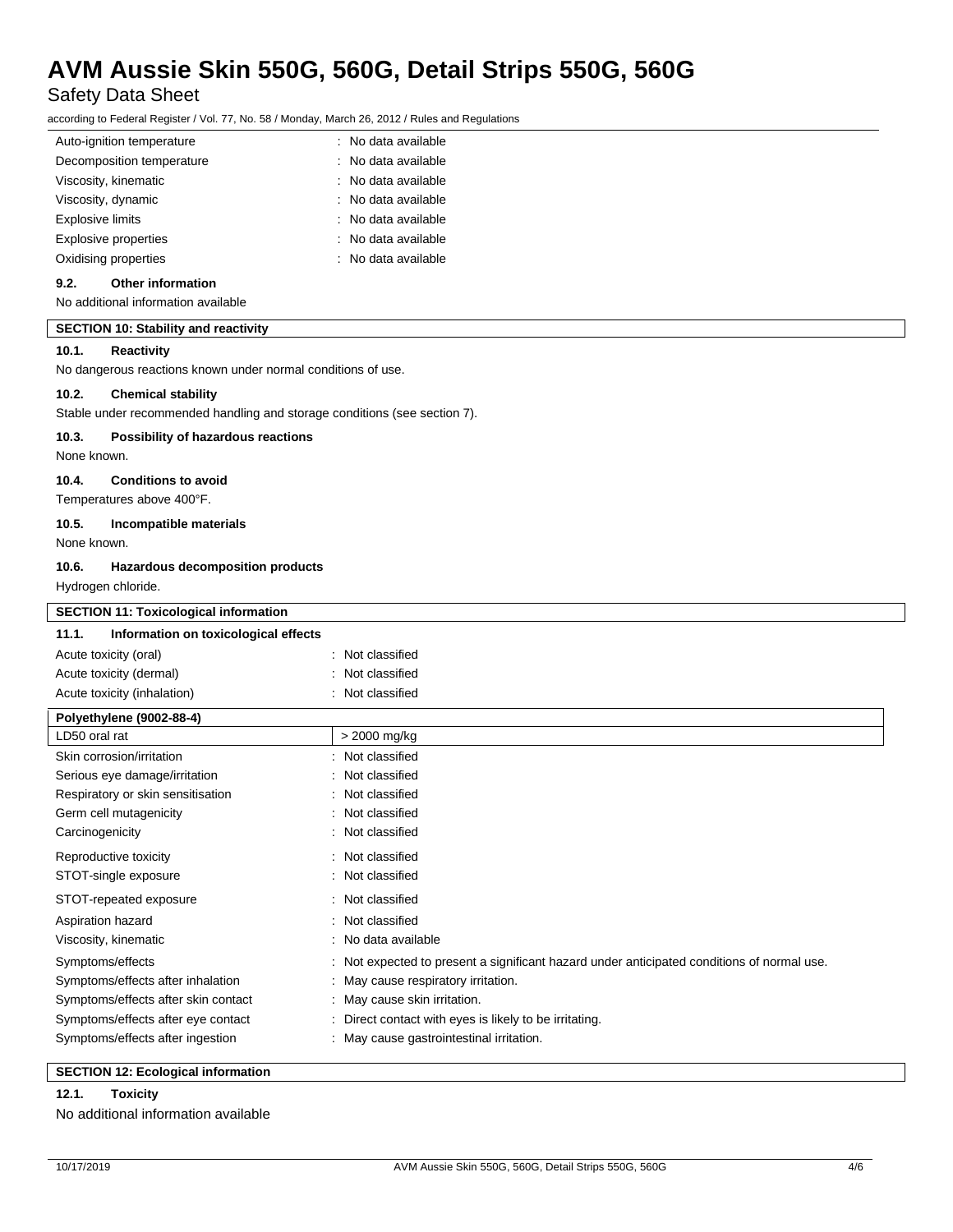## Safety Data Sheet

according to Federal Register / Vol. 77, No. 58 / Monday, March 26, 2012 / Rules and Regulations

| Persistence and degradability<br>12.2.                                                |                                                                                                                                                                                                                                                |
|---------------------------------------------------------------------------------------|------------------------------------------------------------------------------------------------------------------------------------------------------------------------------------------------------------------------------------------------|
| No additional information available                                                   |                                                                                                                                                                                                                                                |
| <b>Bioaccumulative potential</b><br>12.3.                                             |                                                                                                                                                                                                                                                |
| No additional information available                                                   |                                                                                                                                                                                                                                                |
| <b>Mobility in soil</b><br>12.4.                                                      |                                                                                                                                                                                                                                                |
| No additional information available                                                   |                                                                                                                                                                                                                                                |
| 12.5.<br>Other adverse effects                                                        |                                                                                                                                                                                                                                                |
| No additional information available                                                   |                                                                                                                                                                                                                                                |
| <b>SECTION 13: Disposal considerations</b>                                            |                                                                                                                                                                                                                                                |
| 13.1.<br><b>Disposal methods</b>                                                      |                                                                                                                                                                                                                                                |
| Waste treatment methods                                                               | : Obtain the consent of pollution control authorities before discharging to wastewater treatment<br>plants.                                                                                                                                    |
| Product/Packaging disposal recommendations                                            | : Dispose in a safe manner in accordance with local/national regulations.                                                                                                                                                                      |
| <b>SECTION 14: Transport information</b>                                              |                                                                                                                                                                                                                                                |
| <b>Department of Transportation (DOT)</b><br>In accordance with DOT<br>Not applicable |                                                                                                                                                                                                                                                |
|                                                                                       |                                                                                                                                                                                                                                                |
| <b>Transportation of Dangerous Goods</b>                                              |                                                                                                                                                                                                                                                |
| Not applicable                                                                        |                                                                                                                                                                                                                                                |
| Transport by sea (IMDG)                                                               |                                                                                                                                                                                                                                                |
| Not applicable                                                                        |                                                                                                                                                                                                                                                |
| Air transport (IATA)                                                                  |                                                                                                                                                                                                                                                |
| Not applicable                                                                        |                                                                                                                                                                                                                                                |
| <b>SECTION 15: Regulatory information</b>                                             |                                                                                                                                                                                                                                                |
| 15.1. US Federal regulations                                                          |                                                                                                                                                                                                                                                |
| <b>AVM Aussie Skin 560</b>                                                            |                                                                                                                                                                                                                                                |
|                                                                                       | All chemical substances in this product are listed as "Active" in the EPA (Environmental Protection Agency) "TSCA Inventory Notification (Active-<br>Inactive) Requirements Rule" ("the Final Rule"). as of Feb. 2019 or are otherwise exempt. |

### **15.2. International regulations**

No additional information available

### **15.3. US State regulations**

This product does not contain any substances known to the state of California to cause cancer and/or reproductive harm

SARA Section 311/312 Hazard Classes Physical hazard - Combustible dust

## **SECTION 16: Other information**

| Revision date     | : 10/17/2019   |
|-------------------|----------------|
| Other information | : Author: BCS. |